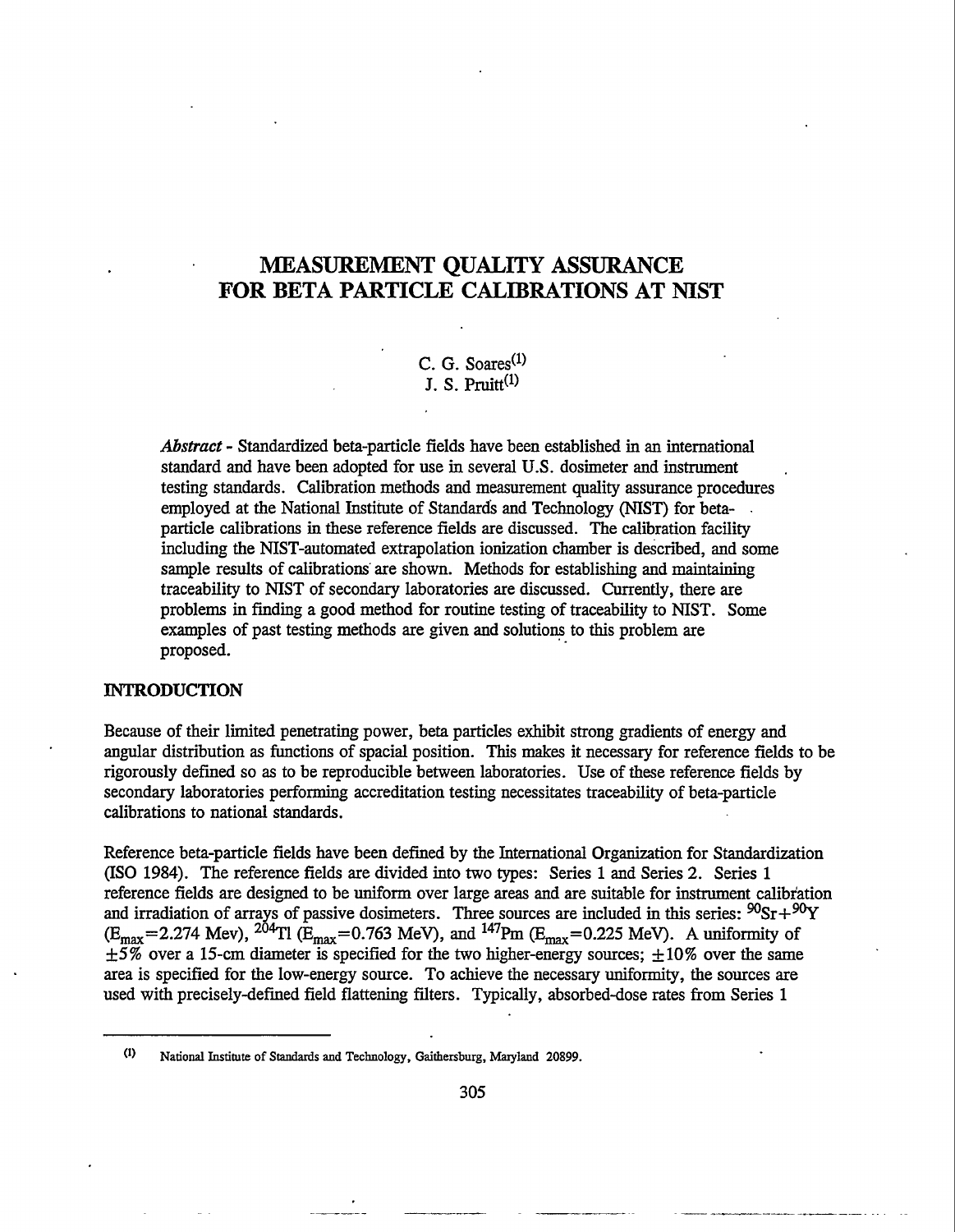sources are less than 10  $\mu$ Gy/s. When higher dose rates are needed, the Series 1 sources, as well as <sup>14</sup>C ( $E_{\text{max}}$ =0.156 MeV) and <sup>106</sup>Ru +<sup>106</sup>Rh ( $E_{\text{max}}$ =3.54 MeV), may be used without flattening filters. There are requirements on all sources of the maximum energy of the beta-particle spectrum at the calibration distance  $(E_{res})$ . This requirement limits encapsulation thickness and distances at which the sources can be used. Specified values for  $E_{res}$  are given in Table 1; methods for determining this quantity are given in the ISO Standard 6980 (ISO 1984).

The ISO Series 1 reference fields were implemented at National Institute of Standards and Technology (NIST) in the early 1980's (Pruitt, Soares and Ehrlich 1988). Some of the ISO reference beta-particle fields have as well been adopted in the U.S. for accreditation testing. The  ${}^{90}Sr+{}^{90}Y$  field was chosen for personnel dosimeter testing in the American National Standards Institute (ANSI) Standard N13.ll, "Personnel Dosimetry Performance - Criteria for Testing" (ANSI 1983). This reference field, as well as the 204T1 field was adopted for personnel dosimetry testing by tihe U.S. Department of Energy (DOE 1986). In addition to the ISO criteria, DOE added additional criteria concerning ratios of dose rates; these are shown in Table 1. The addition of the <sup>204</sup>Tl source as well as the DOE criteria have been proposed for inclusion in the revision of ANSI N13.ll (ANSI 1993).

Performance testing of personnel dosimetry processors with these standards is carried out by secondary testing laboratories. It is important that the irradiations performed in the fields employed by the secondary laboratories be traceable to NIST. In addition, the quality of measurements at NIST must be assured. The steps in this process are shown schematically in Figure 1. The horizontal line represents the NIST internal quality assurance procedures. The procedures for establishing traceability to NIST of secondary calibration laboratories is represented by the slanted line. Finally, the vertical line represents routine measurement quality assurance procedures necessary to maintain secondary laboratory traceability. Each of these is discussed in the following sections.

## **INTERNAL QUALITY CONTROL AT NIST**

#### **Measurement Procedure**

A service (Simmons 1991) for the calibration of protection-level beta-particle sources and instrumentation was established at NIST in 1985. Sources accepted for calibration include ISO 6980 Series 1 sources, as well as suitably active small-area sources and large-area plaque sources including, but not restricted to, ISO 6980 Series 2 sources. Ionization chambers accepted for calibration are thin-windowed fixed-gap parallel-plate ionization chambers and thin-windowed extrapolation chambers. Beta-particle sources are calibrated in terms of absorbed-dose rate to tissue at either the surface, the chamber window-thickness depth  $(2.6 \text{ mg/cm}^2)$ , or 7 mg/cm<sup>2</sup>. Absorbed-dose rate to tissue is determined from current measurements with the NIST-automated extrapolation chamber at a range of air gaps. The absorbed-dose rate to tissue in Gy/s is given by

$$
\dot{D}(z) = \frac{(\overline{W}/e)S_{air}^{tissue}}{\rho_0 A}(\frac{\Delta I_c}{\Delta d})
$$

where  $\dot{D}(z)$  is the absorbed-dose rate to tissue at depth z,  $(\overline{W}/e)$  is the average energy required to produce an ion pair in dry air (33.97 J/C),  $S_{air}^{lattice}$  is the ratio of the average mass stopping power of tissue to air,  $\rho_0$  is the density of dry air at the reference conditions of 22<sup>o</sup>C and 760 Torr (1.197 kg/m<sup>3</sup>), *A* is the area of the collecting electrode (7.083 x 10<sup>-4</sup> m<sup>3</sup>), and ( $\Delta I_c/\Delta d$ ) is the fitted slope of the corrected current versus air gap function in A/m. For all sources calibrated, a stopping power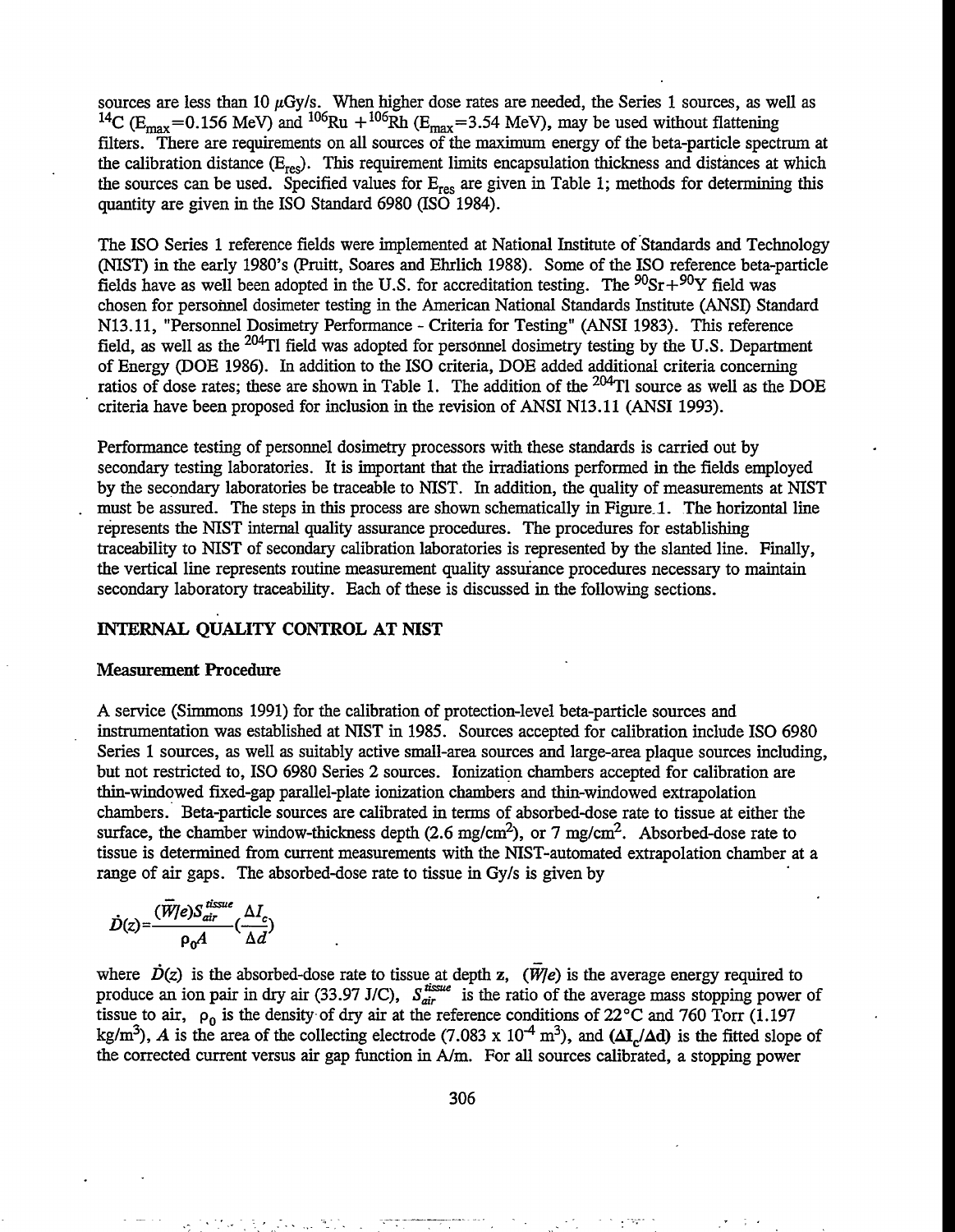ratio of 1.12 is employed (ISO 1993). The effect of direct beam charge collection is removed by averaging measurements made at both positive and negative polarities. A constant potential gradient of 10 V/mm is employed for all air gaps to avoid deformation of the thin entrance window by attraction to the collecting electrode. For sources measured off contact, a range of air gaps from 0.5 to 2.5 mm will yield a linear function of corrected current versus air gap. For contact measurements, smaller air gaps are necessary to yield a linear function. For depleted uranium slab sources, for example, a range of 0.3 to 1.1 mm has been used successfully.

At NIST, signal current is measured by a negative-feedback amplifier with a capacitive feedback element (Lamperti, Loftus, and Loevinger 1988). This is accomplished by voltage measurements with an electrometer in the feedback mode for known periods of time. The corrected signal at each polarity,  $I_{c}^{+,-}$ , is given by

$$
I_c^{+,-}=[(\frac{V^{+,-}C}{t})\Pi_c\Pi_k]-I_B^{+,-}
$$

where  $V^{+,-}$  is the voltage measured at each polarity, *C* is the external feedback capacitance (101.19) pF), *t* is the integration time,  $\Pi_c$  is the product of various chamber signal correction factors,  $\Pi_k$  is the product of various source output correction factors, and  $I_B^{\dagger}$  is the current measured in the absence of a source (background or leakage signal). For the NIST extrapolation chamber, the last term is less than  $\pm 2$  fA, so it can be neglected for signal currents above about 1 pA. The correction factors employed at NIST are described in Table 2, along with the sources that they should be employed with. Details on their determination and calculation are given elsewhere (Pruitt, Soares, and Ehrlich 1988).

When absorbed-dose rate at depths other than the extrapolation chamber window-thickness depth are desired, a transmission factor must be employed to account for the difference in depth. The transmission factor, *T(z),* is defined as the ratio of the absorbed dose rate at depth *z* that at the surface. Values for some transmission factors are given in the latest revision of ISO 6980 (ISO 1993).

Thin-windowed, fixed-gap parallel plate ionization chambers are calibrated in terms of absorbed-dose rate to tissue at 7 mg/cm<sup>2</sup> per unit of corrected ionization current. Measurements are made in wellcharacterized NIST beams of known absorbed-dose rate. Ionization currents are corrected to reference temperature and pressure only.

Thin-windowed extrapolation chambers are also accepted for calibration. A calibration of an extrapolation chamber alone can really only tell two things. The first is the accuracy of the air gap setting as indicated on the micrometer barrel. The correction is a constant independent of air gap and is determined from the x-intercept of the fitted corrected current versus **nominal** air gap function; it is normally in the range of less than  $\pm 70 \mu$ m. The offset value determined in this way is slightly dependent upon the beta-particle source used. The second thing that can be learned from a calibration is the area of the collecting electrode, which is inversely proportional to the absorbed-dose rate as determined from the slope of the fitted corrected current verses nominal air gap function. Thus, if the current induced in the air gap volume is measured carefully and accurately, and the proper corrections are applied to the measured currents, absorbed-dose rate can be accurately inferred.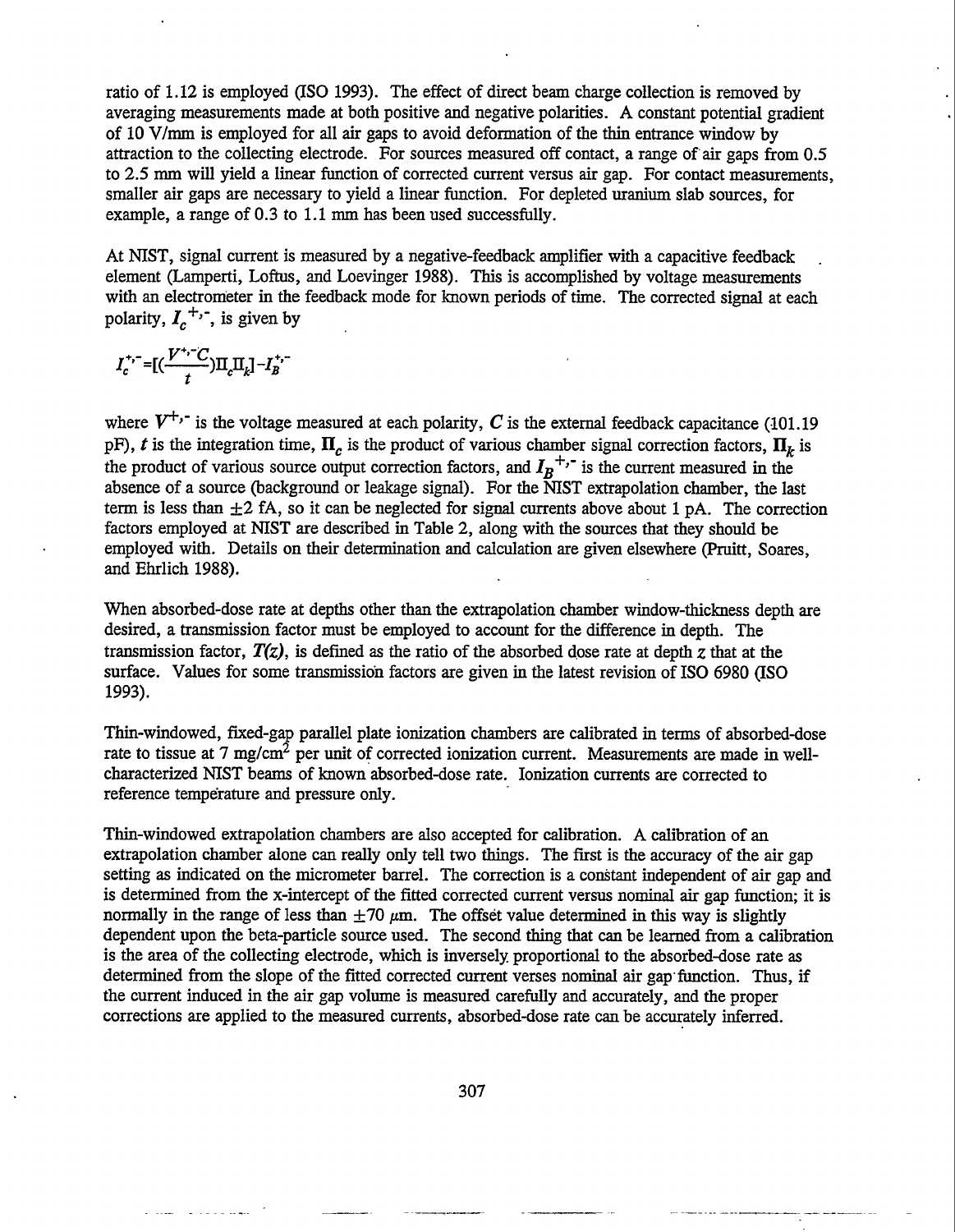The level of precision in an extrapolation chamber measurement is a function of source strength and the background or leakage signal in the extrapolation chamber. Typical values for leakage currents are  $\leq \pm 2$  fA for high-quality instruments. Thus, with care, signals of a few fA can be measured with satisfactory precision (standard deviation less than 5%) at this leakage level. A signal level of 2 fA/mm corresponds to an absorbed-dose rate of about 0.09  $\mu$ Gy/s (33 mrad/hr). To achieve adequate precision at these levels requires fairly long signal integration times, interleaved background signal measurements for background subtraction, and a large number of replicates. In this laboratory, 3 min runs are used, with 30 measurements of both background and source-induced currents per polarity and air gap. With the NIST-automated extrapolation chamber, this procedure takes about 30 hours for 5 air gaps.

Results of some recent source and extrapolation chamber calibrations are shown in Figures 2 to 4. In Figure 2, corrected current versus nominal air gap curves are shown for the NIST extrapolation chamber and a customer extrapolation chamber. The source used is the NIST Series  $2^{90}Sr+90Y$ source measured at a 50-cm distance from the source to the chamber entrance window (SSD). The figure shows that the measured slopes,  $453.1 \pm 0.2$  fA/mm for the NIST chamber and  $452.6 \pm 0.3$ fA/mm for the customer chamber, are very similar, but that the intercepts are somewhat different. being -61.4  $\pm$ 0.7  $\mu$ m for the NIST chamber and +13.5  $\pm$ 1.0  $\mu$ m for the customer chamber. The uncertainties shown represent one standard deviation. To remove the effect of the different intercepts, the same data are plotted in Figure 3, but with the air gaps corrected for the x-axis intercept position. Also, to bring out more detail, current per unit corrected air gap rather than current is plotted on the y-axis; in this representation, the fitted slope is a constant. The error bars (too small to be seen in Figure 2) are  $\pm 1$  standard deviation of the 30 replicates performed at each air gap using a 20-s integration time. The difference between the two slopes is about 0.1 %. In Figure 4, similar results are shown of measurements with a customer Series 1 204Tl source. Measurements with three extrapolation chambers are shown, again with standard deviations from 30 replicates, but this time with integration times of 3 min each due to the low signal levels. Agreement among the three measurements is about 0.5%.

#### **Quality Assurance**

Routine measurement quality is assured by repeated measurements of the NIST Series 1 sources. Each time a customer source is calibrated, at least one NIST source is calibrated as well, as a check on the measurement system performance. A similar procedure is followed when a customer ionization chamber is calibrated. The measurement system is considered in control if the NIST source calibration is within 1% of the average of previous measurements for  $90Sr+90Y$  and  $204T1$  or within 3% for  $147$ Pm and contact sources.

When the NIST facility was being developed, Series 1 sources calibrated by the Physikalisch-Technische Bundesanstalt (PTB) were obtained. The NIST calibration of these sources is within 2% of the PTB values for  $90Sr+90Y$  and  $204T1$  and within 5% for  $147Pm$ . This comparison established traceability of the NIST measurements to another national standards laboratory. In setting up the measurement system, accuracy of measurement was ascertained for 1) voltage measurement by the electrometer, 2) temperature, 3) pressure, 4) relative humidity, and 5) time. In addition, the value of the feedback capacitor was determined. Periodically, the accuracy of these parameters is reascertained.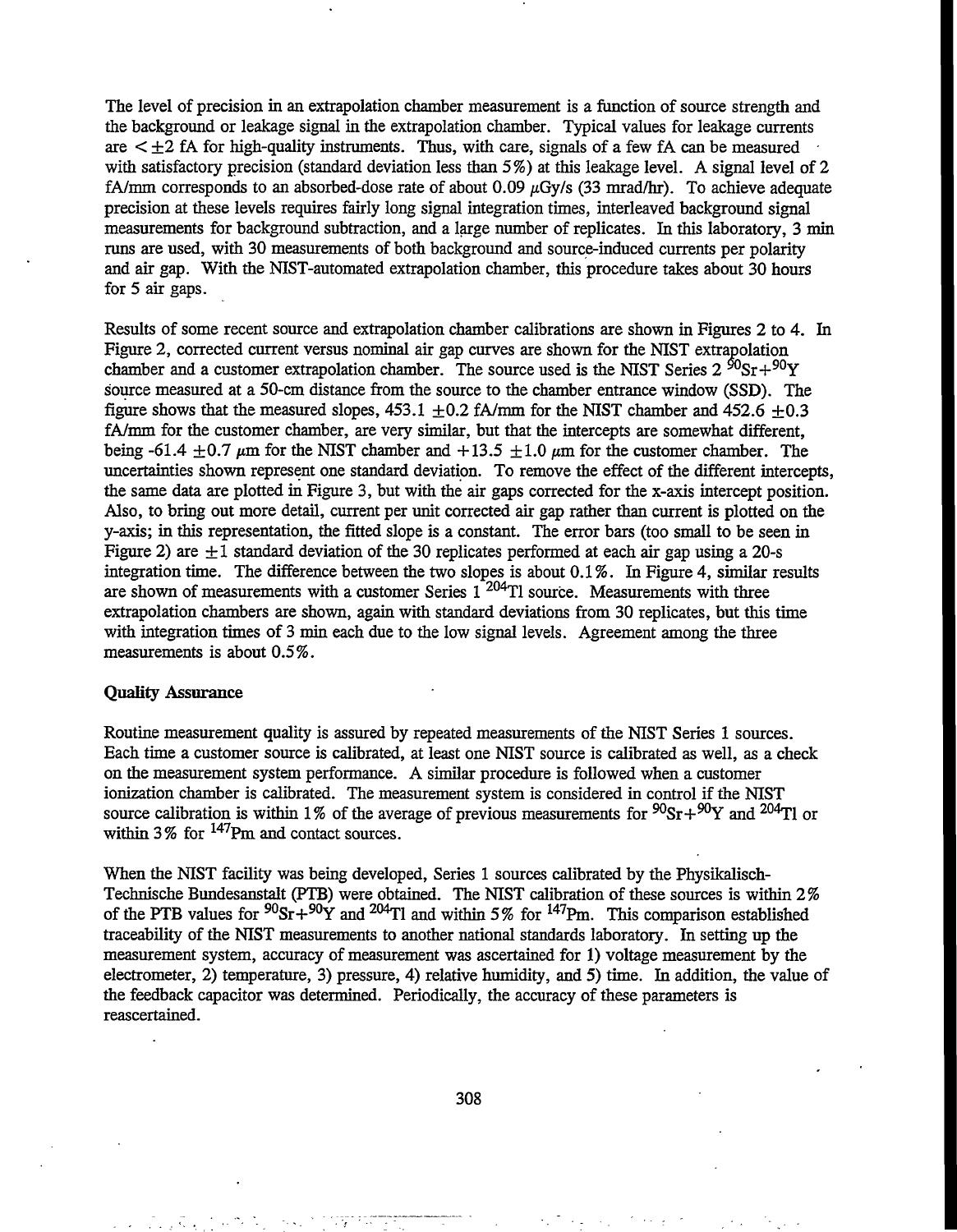A major factor in continued high-quality measurement has been the complete automation of the NIST extrapolation chamber current measuring system, completed in 1991 (Pruitt 1991). Under computer control is the reading of the temperature, pressure and relative humidity, reading of the electrometer voltage, grounding and ungrounding of the electrometer, opening and closing of the shutter, setting of the extrapolation chamber high voltage, and setting of the air gap. The control program also contains all the information necessary to calculate the corrections needed for the extrapolation chamber signal currents and the source output. With the controls and readout fully automated, it is possible to set up lengthy integration times with many replicates; this makes it feasible to measure very low signal levels with reasonable accuracy. Automation minimizes mistakes in reading and instrument settings that are possible with normal human control.

## **ESTABLISHING TRACEABILITY TO NIST**

When a secondary calibration laboratory is accredited it is necessary that traceability of the laboratory's calibrations to national standards be established. One mechanism for this establishment is for the laboratory's sources and extrapolation chamber to be calibrated by NIST. For a laboratory located at relatively high altitude, where low air density effects low energy source  $(^{147}Pm)$  output, the best solution is for the source calibration to be performed at the laboratory site. For higher energy sources, calibrations at NIST are preferred, since direct comparisons with national standards are possible. The secondary laboratory's extrapolation chamber also needs to be calibrated at NIST, subject to the caveats discussed above. These calibrations need to be coupled with accuracy checks of the secondary laboratory's temperature, pressure, humidity and current measurement systems. It is also desirable for there to be an on-site laboratory assessment by NIST personnel as part of the accreditation procedure. These steps allow the establishment of traceability to NIST of beta-particle calibrations and irradiations performed by the secondary laboratory.

## **MAINTAINING TRACEABILITY TO NIST**

Secondary laboratory measurement quality is maintained by good quality control procedures. In addition, periodic external checks are necessary. These usually take the form of irradiation or calibration of mailed test devices for comparison to values obtained at NIST. The most desirable form of such a test is the comparison of calibrations of an unknown source. Calibration of an unknown source tests the entire measurement system, and for this reason, passing such a test is considered to best demonstration of traceability. Criteria for passing such a test is a difference of less than 5% (Eisenhower 1991) from the source output specified by NIST. To date, there have been no such tests carried out; however, such tests are planned for the future.

A second, less desirable form of test is comparison of calibrations of a suitable transfer instrument. For this purpose, a thin-windowed parallel-plate ionization chamber was procured and calibrated by NIST. Several mailings of this device have occurred since 1985; the results have proven that this device is not suitable for this purpose. The main problems with the instrument have been a lack of reproducibility of the calibrations at NIST with the low-level Series 1 sources, mainly due to very high and unstable leakage currents which are not independent of polarity. For this reason, this device will no longer be employed for measurement assurance studies.

A third form of measurement assurance is irradiation of NIST-supplied calibrated passive devices by the secondary laboratory with return to NIST for evaluation. Such tests have proven useful in the past for photons, but up to now they have not been employed by NIST for beta particles. A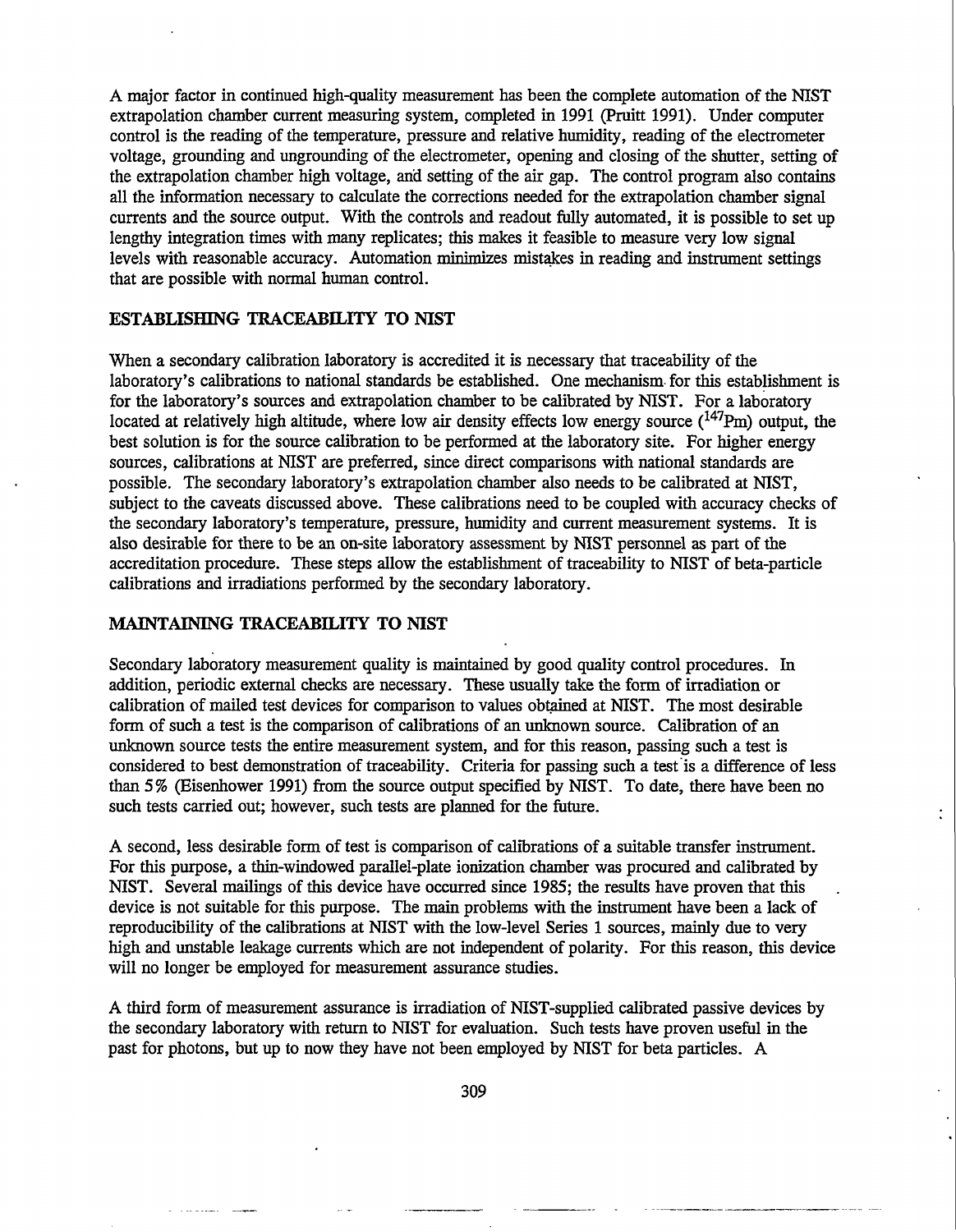promising development has been the electret ionization chamber (Kotrappa, Soares, and Hobbs 1993) which is capable of measuring absorbed dose to beta particles at the 0.3 mSv level with uncertainties of less than 5% at the 95% confidence level. Problems with transit doses can be avoided since the device can be rendered inactive during shipment by removing the collecting volume from the electret. Readout is very simple and non-destructive; readout devices are sufficiently inexpensive so that one could be included with the dosimeters and used by the secondary laboratory to read devices before and after irradiation. Blindness would be maintained since the calibration factors for the particular devices employed would be known only by NIST. Such a system has been obtained by NIST and will be tested in the coming year as a possible alternative to shipment of active devices.

## **CONCLUSIONS**

Internal measurement quality assurance at NIST is well established for beta-particle dosimetry calibrations through quality control procedures followed for every customer calibration. Traceability to another national standards laboratory (PTB) has been established. Procedures for establishing traceability to NIST for secondary laboratories doing beta-particle source and instrument calibrations and dosimeter irradiations, are well understood and are being followed. Where challenges presently lie are in procedures for maintaining traceability to NIST through routine measurement quality assurance tests. Several alternatives were discussed and possible solutions outlined. The challenge for the future will be the successful implementation of a good measurement quality assurance test with the required accuracy and sensitivity for establishing traceability of secondary laboratories to NIST at the necessary level of 5% for beta particle fields.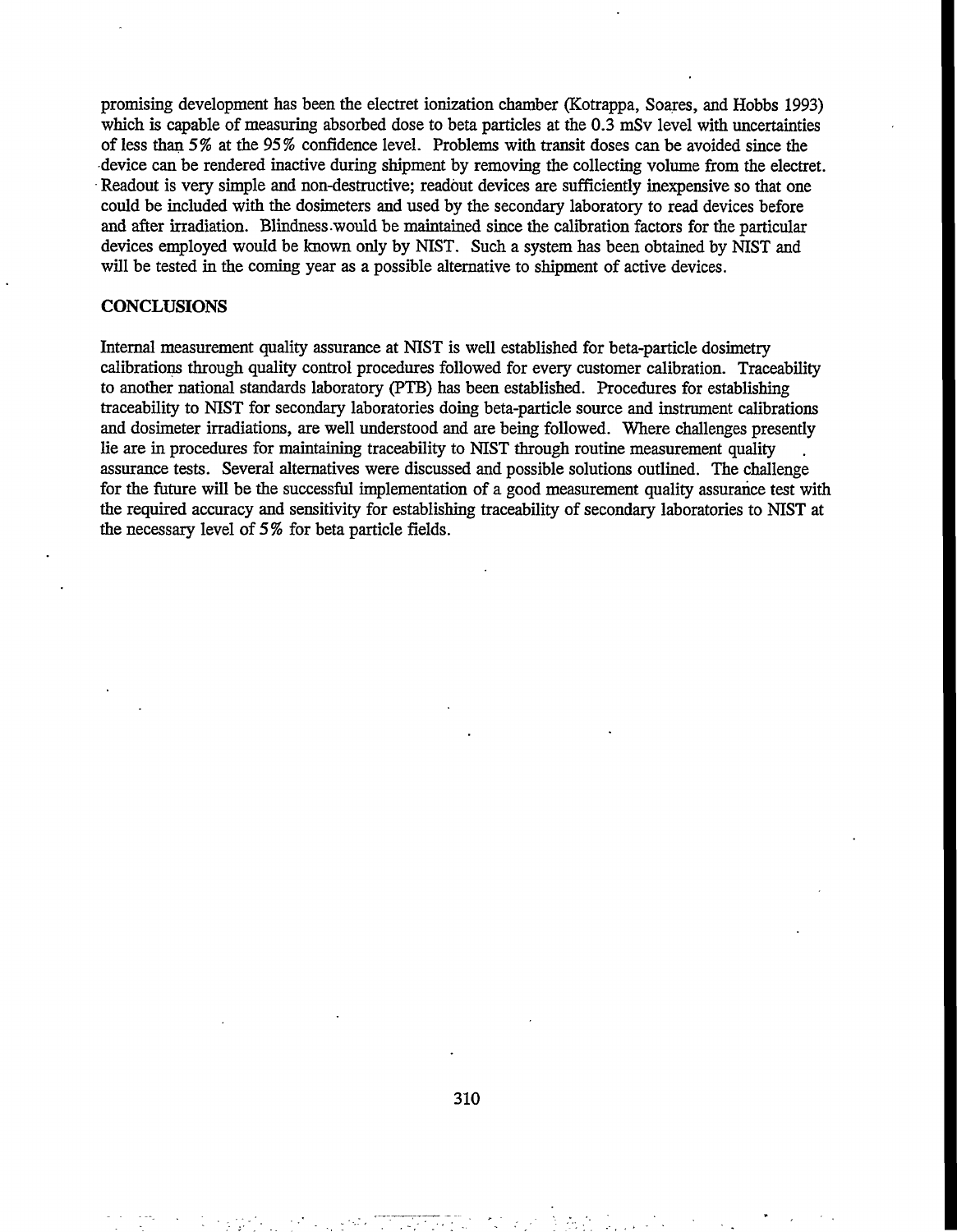#### **REFERENCES**

American National Standards Institute (ANSI). 1983. Criteria for Testing Personnel Dosimetry Performance. ANSI N13.11-1993, New York.

American National Standards Institute (ANSI). 1993. Criteria for Testing Personnel Dosimetry Performance. Draft ANSI N13.11-1993, unpublished.

Eisenhower, E. H. 1991. Criteria for the Operation of Federally-Owned Secondary Calibration Laboratories. NIST Special Publication 812, U.S. Department of Commerce, Washington, D.C.

International Organization for Standardization (ISO). 1984. Reference Beta Radiations for Calibrating Dosemeters and Doseratemeters and for Determining their Response as a Function of Energy. ISO 6980-1984, Geneva.

International Organization for Standardization (ISO). 1993. Reference Beta Radiations for Calibrating Dosemeters and Doseratemeters and for Determining their Response as a Function of Energy. Draft ISO 6980-1993, unpublished.

Kotrappa, P., C. G. Soares, and T. G. Hobbs. 1993. "Evaluation of the Electiret Ion Chamber as a Passive Beta Particle Detector." (In preparation for publication in Health Physics.)

Lamperti, P. J., T. P. Loftus, and R. Loevinger. 1988. Calibration of X-Rav and Gamma-Rav Measuring Instruments. NBS Special Publication 250-16, U.S. Department of Commerce, Washington, D.C.

Pruitt, J. S., C. G. Soares, and M. Ehrlich. 1988. Calibration of Beta-Particle Radiation Instrumentation and Sources. NBS Special Publication 250-21, U.S. Department of Commerce, Washington, D.C.

Pruitt, J. S. 1991. Automation of Extrapolation Chamber Controls, unpublished.

Simmons, J. D. 1991. NIST Calibration Services Users Guide 1991 NIST Special Publication 250, U.S. Department of Commerce, Washington, D.C.

U.S. Department of Energy. 1986. Department of Energy Standard for the Performance Testing of Personnel Dosimetry Systems. DOE/EH-OQ27, Washington, D.C.

 $\ddot{\cdot}$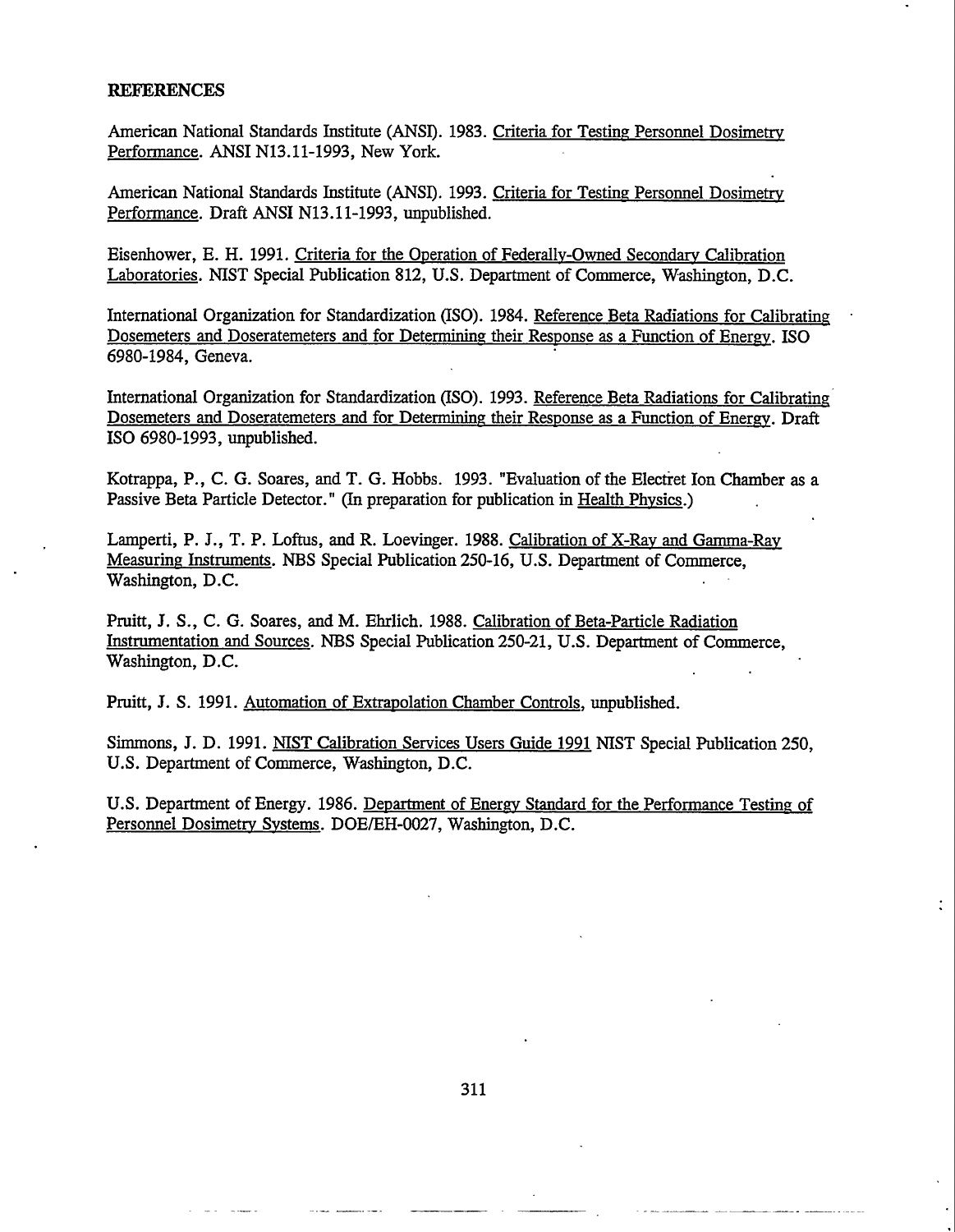

*Figure 1 - Schematic Diagram of Measurement Quality Assurance Procedures for Beta-Particle Calibrations*



*Figure 2 - Sample Extrapolation Chamber Calibration Data. Squares: NIST Chamber. Circles: Customer Chamber. Lines: Linear Least-Squares Fits to the Data.*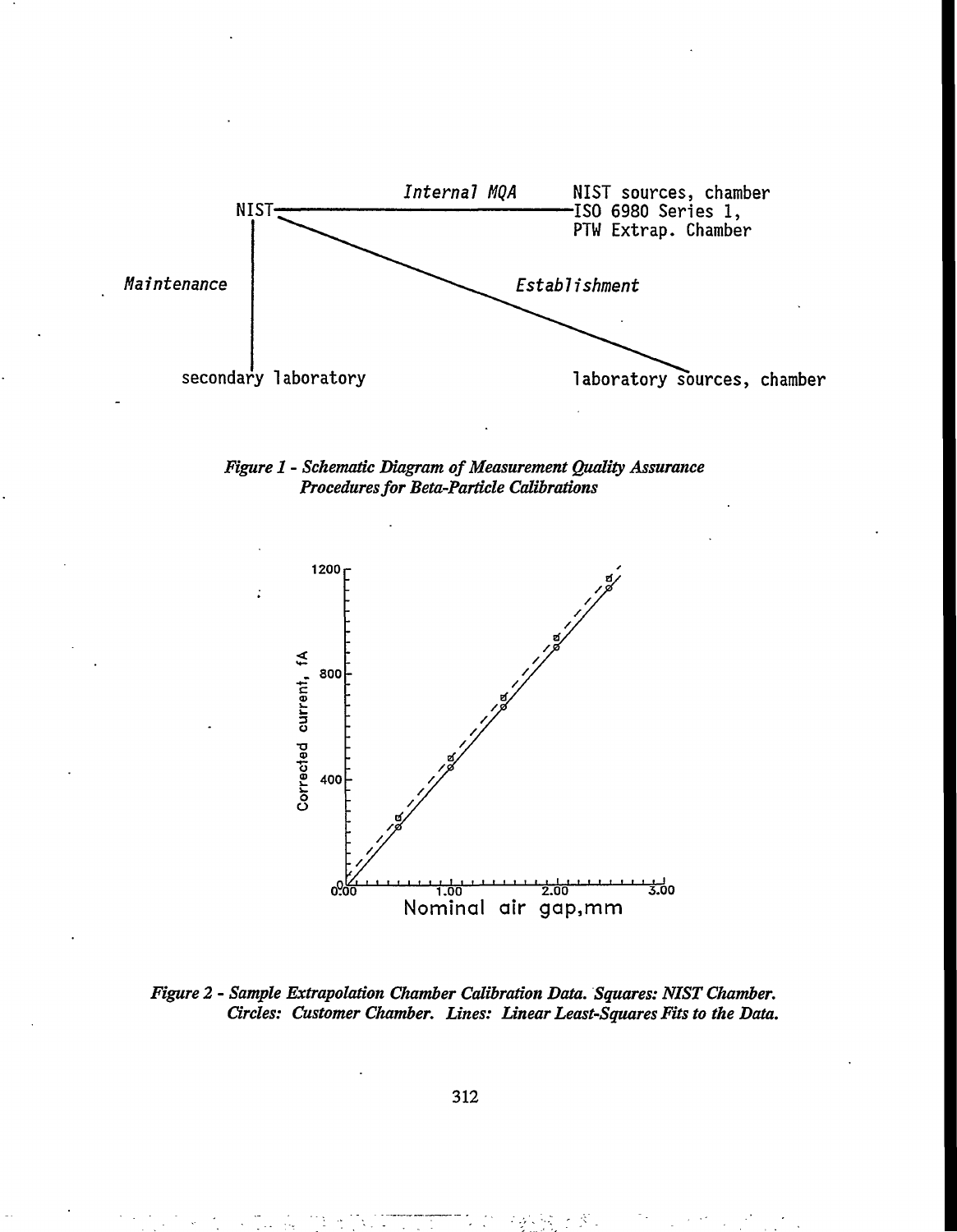

 $\ddot{\cdot}$ 

*Figure 3 - The Same Data as in Figure 2, but Corrected for X-Intercepts and Expressed as Current Per Unit Corrected Mr Gap*



*Figure 4 - Calibrations of a Customer 204Tl Source With Three Different Extrapolation Chambers. Squares: NIST Chamber. Circles and Triangles: Customer Chambers*